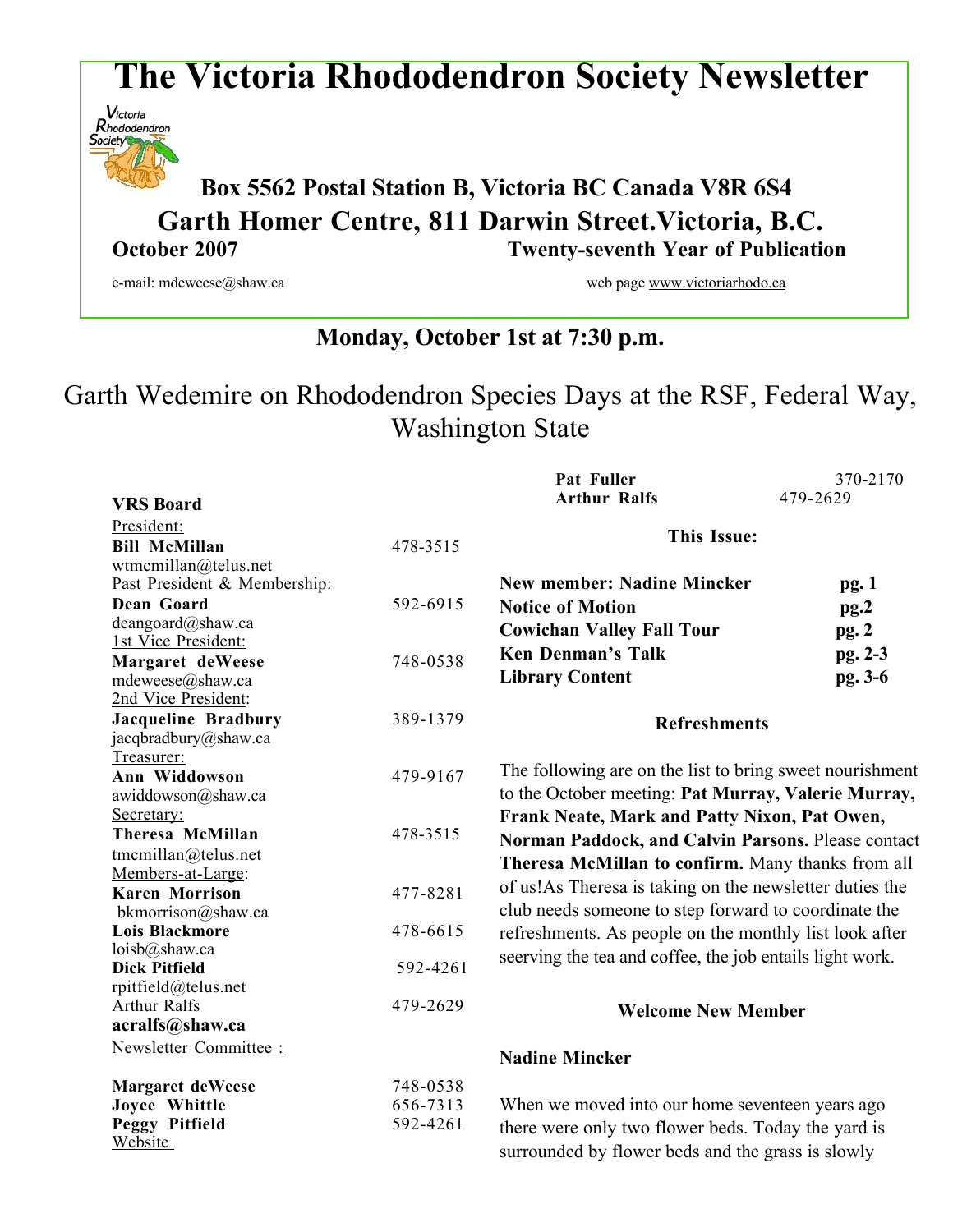disappearing. I am not sure when I became interested in gardening. It seems to have always been a part of my life and helped to keep me focused from the long lonely days early in my marriage with a husband at sea with the coast guard, to the last two years' healing from cancer treatment, my garden has been my salvation and passion. I have too many plants to name but my favourites are Tree Peonies, Day Lilies, Roses, Brugmansia, Lilacs, Daphne ( plants with fragrance) and of course, rhododendrons. I am self taught. I do watch all the gardening programs I can and we are lucky enough to have fabulous gardening magazines with valuable information. Eight years ago I joined the Western Garden Club in Colwood and I have now joined the Victoria Rhodoendron Club. For the past eight years I have worked in the garden centre at Canadian Tire (Can West) now Town Centre.

#### **Notice of Motion**

A motion will be brought forward at the October meeting to allocate monies for a bursary of \$250 for a student of the Pacific Horticulture College program and operating grants of \$400 each for Glendale Gardens and Woodland (Horticulture Centre of the Pacific) and Abkhazi Garden.

#### **VRS Fee Schedule for 2008**

ARS Full Membership \$50 VRS Membership \$25 Associate Membership \$10

Dues will be taken for 2008 at the next three meetings: October, November and December by **Dean Goard** and aassistant**, Lois Blackmore**.

#### **Driver Volunteers for Garth Homer Meetings**

A sheet will be passed around at the October meeting for volunteers to pick up members who no longer drive at night. Your name and phone number will be available to those who would like a drive for the meetings and then

he/she or they will contact you prior to the meeting.

**Changes: to Proposed Itinerary to the Cowichan Valley October 20th**

**Leave Victoria at 11 a.m. from the Helmcken Park and Drive Car pooling will be the mode of transportation Arrive Margaret deWeese's garden noon Lunch at the Quamichan Inn 1 p.m. pay your own Cherry Point Winery Tour \$5 each for tour or Cherry Point Rhododendrons 2:30 p.m. Arrive Victoria approx. 5 p.m.**

#### **September Speaker Ken Denman gave his talk free of charge to our VRS meeting.**

Ken Denman, lead author on the Intergovernmental Panel of Climate Change (IPCC) 2007 Assessment gave the club members a very technical talk with diagrams to illustrate the main point of his talk was to demonstrate that temperature and other changes have speeded up since man began using fossil fuels. His graphs and maps illustrated the syntheses of hundreds of studies of climate change based on observations spanning the period from the mid seventeenth century to the present, and on computer model projections to the year 2100. Ice cores from Greenland and Antarctica spanning the past 740,000 years capture signatures of change in the atmospheric concentration of the greenhouse gases CO2 and CH4. As well, changes in the heavy isotopes in the snow, deuterium and oxygen-18 are used as 'proxies' for changes in air temperature: during warm periods there is a greater proportion of 'heavy' deuterium (and oxygen-18) in precipitation because of greater evaporation from the oceans, lakes and rivers. Observations since the early 1990s from satellite laser altimeters show a recent rise in sea level of about 3 mm per year or more than one inch per decade. Changes in solar radiation and volcanic activity are also included in current models. A new term for me was "anthropogenic" which refers to climate change resulting from human activities (CO2 from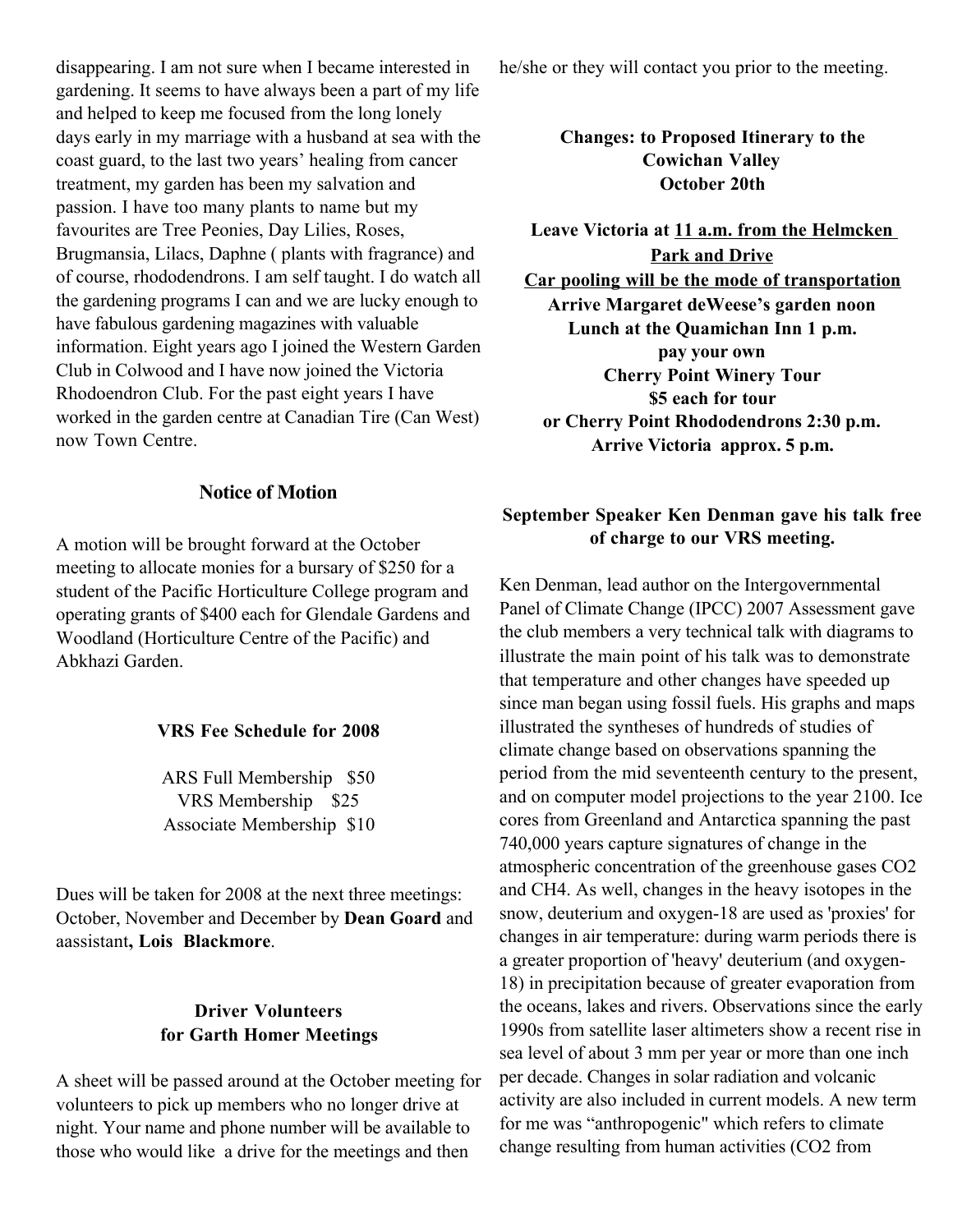burning fossil fuels and increased aerosols from industrial activity) as compared with natural change (resulting from variations in solar radiation and volcanic eruptions). For a range of 'scenarios' of human activities during this century, the collection of models used by the IPCC project a global warming of between 1.4 and 4°C by the year 2100. Including the carbon cycle in these models gives an extra warming of about 1°C. This increase was graphically shown in colour gradations for different regions of the world. Vast areas of Africa through the middle east to Pakistan show increased drought: the scenario for the future of the people there is grim.

In our own part of the world it will likely result in drier summers and wetter winters with greater frequency of wind storms due to the changes in ocean temperatures. However, the scary part for me is the risk to the oceans. Nearly half of the CO2 from burning fossil fuels ends up in the ocean, where it is increasing the acidity – making it increasingly difficult for organisms that use calcium carbonate to form their 'hard' body parts. The increasing acidity in areas of the North Pacific Ocean will cause calcium carbonate to dissolve from the ocean surface to the bottom. Coral reefs at low latitudes are already threatened, and small creatures in the North Pacific which provide food (and calcium for bones) for finfish are under threat as well. A very interesting observation to me, and certainly to others in the group, was that there are cold water corals living in Knight Inlet on the mainland of BC above Alert Bay that may also be threatened by increasing acidity. Based on this summer's ice extent in the Arctic Ocean, some scientists believe that in less than 30 years the Arctic could be ice free in summer. What scientists formerly predicted would happen in 100 years may happen in under thirty. Other studies indicate that a 4°C increase in temperature would melt the Greenland ice sheet possibly in a period as short as 300 years, but more likely in 1000 years or so. If the volume of ice in the Greenland ice sheet were all to melt and flow into the ocean, it would result in a rise in sea level of close to six metres. Ethics demand that we change our behaviour or we will be blamed by future generations for our profligate use of the world's fossil fuels and the resulting change in the climate, with which they will have to deal.

#### **VRS Library Content Ellen Wellborn- Librarian**

Berleley Garden (Nanaimo) guide and notes Book of Blue Flowers -Geneve, Robert Book of Rhododendrons, The Kneller, Marianna Gardening Through the Year Plant Locator, Western Region -Stuart, David Rhododendron Varieties and Location Within B.C. Wright, Harry Weekend Gardener, The- Longley, Susanna Well-Designed Mixed Garden- Di Sabato-Aust, Tracey What Every Gardener Should Know About Earthworms Hopp, Henry What Plant Where -Lancaster, Roy 100 Best Plants for the Coastal Garden- Whysall, Steve 500 Best Garden Plants, The -Taylor, Patrick A Curious Life-biog of P.Abkhazi) Gordon, Katherine American Azaleas-Towe, L. Clarence American Woodland Garden -Darke, Rick Armitage's Manual of Annuals, Biennials and Half Hardy Perennials -Armitage, Allen Armitrage's Garden Perennials -Armitrage, Allan M. Azaleas -Fairweather, Christopher Azaleas: revised and enlarged edition-Galle, Fred C. Ball Red Book, The -Ball, Geo. J. Bamboo for Gardens -Meredith, Ted Jordan Border Book, The (autographed copy)- Pavord, Anna Botanical Latin -Stern, William Botany for Gardeners: an intro and guide-Capon, Brian Breaking Ground -Dickey, Page Breeding Ornamental Plants -Callaway, Dorothy Camellias: -Rolfe, Jim and Yvonne Cave Camellias: the complete guide to their cultivation and use Trehane, Jennifer Cavendish Enc. of Pruning + Training- Brickell, Chris Christopher Lloyd's Garden Flowers- Lloyd, Chris Clematis, the Genus -Grey-Wilson, Christopher Collector's Garden -Druse, Ken Collector's Garden, The -Druse, Ken Color Atlas of Pests of Ornamental Trees, A Alford, David V. Color Encylodpedia.of Hostas by Grenfell, Diana and Mike Shadrack Color Encyclopedia of Ornamental Grasses Darke, Rick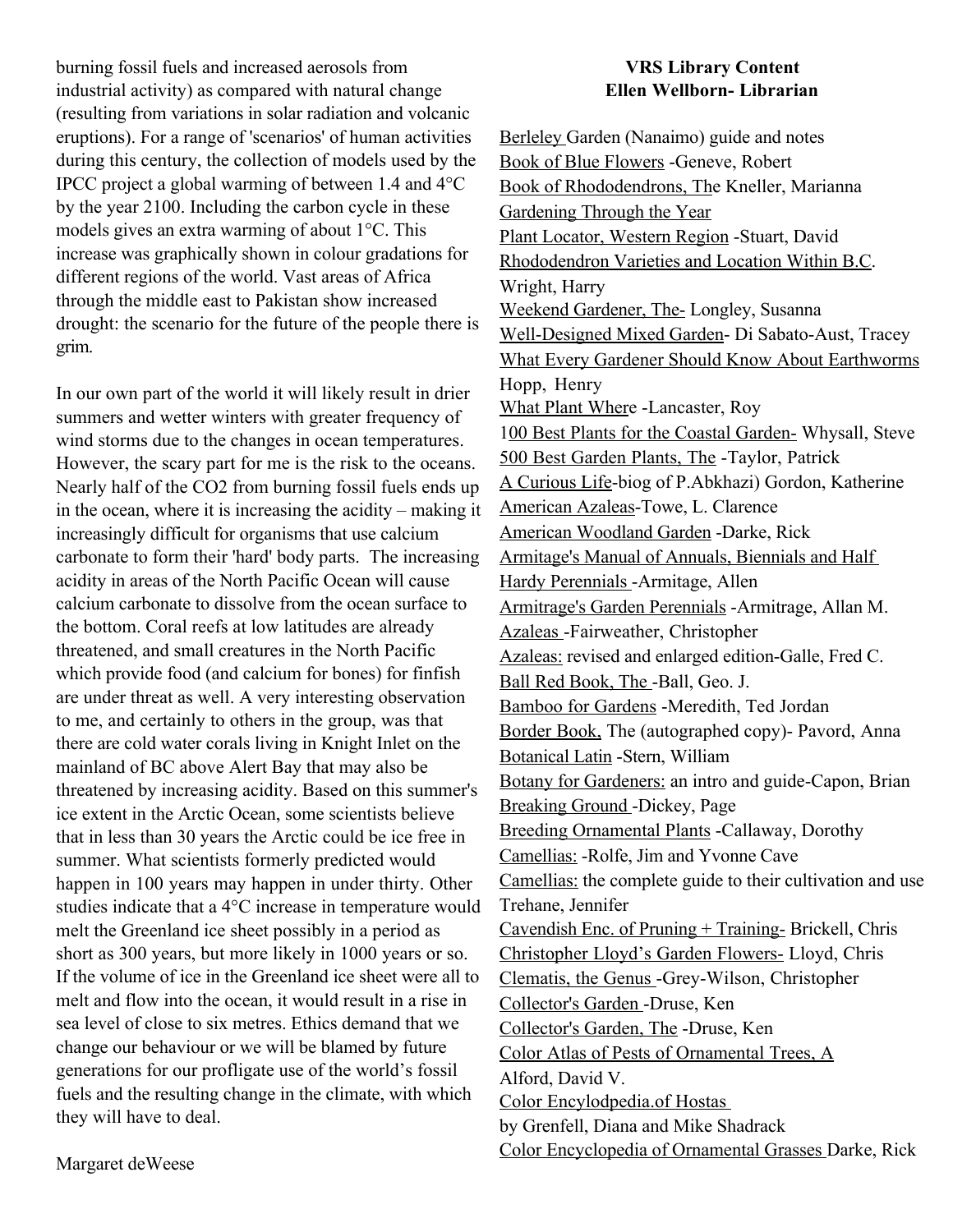Color for Adventurous Gardeners Lloyd, Christopher Complete Series Book of Cacti and Succulents, The -Hewitt, Terry Book of Flower Arranging, The -Packer, Jane Book of Perennials, The -Rice, Graham Book of Plant Propagation, The -Clarke, Graham Container Garden, The -Joyce, David Shade Gardener, The Schenk, George Conifers: the ill.enc., vol 1 A-K Gelderen, D.M. van Conifers: vol 2 L-Z -van Gelderen, D.M. Consider the Leaf -Glattstein, Judy Contained Garden, The -Beckett, Kenneth Cougar Annie's Garden -Horsfield, Margaret Cox's Guide to Choosing Rhododendrons Creative Propagation: a Grower's Guide Thompson P., Crocosmia and Chasmanthe -Goldblatt, Peter Crossing the Rubicon -N.Z. Raised Rhododendrons Coker, Brian (ed) Cyclamen (new edition)- Grey-Wilson, Christopher Cyclamen:guide for gardeners Grey-Wilson Christopher Damp Garden, The -Chatto, Beth Dave Dougan's Garden 1993- Dougan, Dave DVD Decoupage and Decorative Paint Finishes Grigg, Rubena Design for Gardens Hudak, Joseph Designing with Plants -Oudolf, Piet Dictionary of Plant Names Coombs, Allen J. Dirr's Hardy Trees and Shrubs -Dirr, Michael A. Dirr's Trees /Shrubs for Warm ClimatesDirr, Michael A. Dogwoods -Cappiello, Paul Dream Plants for the Natural Garden -Gerritsen, Henk DVD - Jack Lofthouse Legacy (VRS Nov 2006 Program) Paul Wurz Rhodos Folies 2006 Societe Bretonne du Rhododendron Ecology of Enchantment, An -Kennedy, Des Encyclopedia of Hydrangeas -van Gelderen C.J. /D.M. Encyclopedia of Rhododendron Hybrids Cox, Encyclopedia of Rhododendron Species P&KCox Encyclopedia of Shade Perennials -Schmid, W. George Encyclopedia of Water Gardening Speichert, Greg /Sue Explorer's Garden-Hinckley, Daniel J. Fern Grower's Manual -Hoshizaki, Barbara Joe Ferns for American Gardens -Mickel, John T. Flora: dictionary of common plant names Flora: over 20,000 plants Foliage Garden, The-Davis, Becke

Frank Kingdon Ward's Riddle of the Tsangpo Gorges Cox, Kenneth (ed.) Fuchsias -Goulding, Edwin Garden for all Seasons -Reader's Digest eds Garden of Words -de Weese, Margaret Garden of Words (vol 2) de Weese, Margaret Garden Plants of China -Valder, Peter Garden Plants of Japan Levy-Yamamori, Ran & Gerald Taaffe Gardener's Guide to Growing Clematis, Evison, Raymond J. Gardener's Guide to Growing Maples, Harris, James Gardening Victoria: Tips and Techniques from the Vic. Hort. Soc. (2 copies)Ewing, John (ed) Gardening with Clematis /Beutler L., Gardening with Conifers -Bloom, Adrian Gardening with Hardy Geraniums -Bendtsen, Birgitte Gardening with Native Plants of PNW Kruckeberg A, Gardening with Perennials Month by Month. (2nd ed - Hudak, Joseph Gardening without a Garden (Container gardening) Search, Gay Gardens in China -Valder, Peter Genus Epimedium -Stern, William Genus Paeonia, The -Halda, Joseph J./James Waddick George Forrest Plant Hunter Getting Started with Rhododendrons and Azaleas -Clark, J. Harold Good Health Garden, The -McIntyre, Anne Greer's Guidebook to Available Rhododendrons, Species and Hybrids Hardy Heather Species -Metheny, D. Hardy Rhododendron Species -Cullen, James Harmonious Garden, The -Ziegler, Catherine Heathers -Mikolajski, Andrew Hellebores -Burrell, Colston Himalayan Garden -Jermyn, Jim History of the RSF -Barrett, Clarence Hollies, The Genus Ilex -Galle, Fred C. Hosta Book, The (2nd edition) -Aden, Paul How to Identify Flowering Plant Families Baumgardt, John How to Identify Rhododendron and Azalea Problems Washington State University How to Identify Rhododendron and Azalea Problems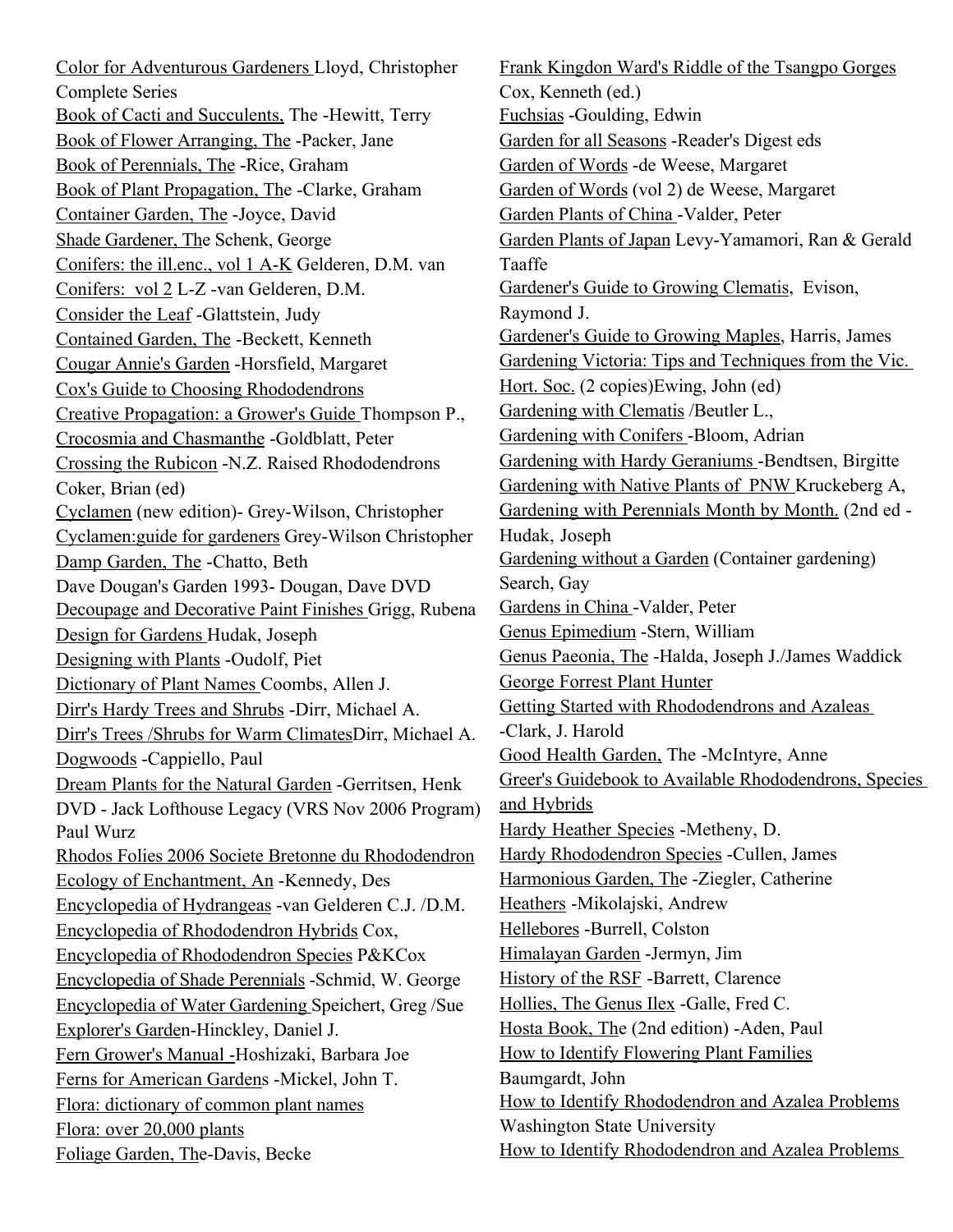(autographed) Collman, Sharon J. How to Win at Gardening Hydrangeas for American Gardens -Dirr, Michael A. Illustrated Encyclopedia of Camellias -Macoboy, Stirling Illustrated Encyclopedia of Trees -More, David Illustrated Encyclopedia of Clematis, An -Toomey M., Illustrated Guide to Maples, An le Hardy de Beaulieu, Antoine Illustrated Rhododendron, The -Halliday, Pat In Pursuit of Plants -Short, Philip In Veronica's Garden -Margaret Cadwaladr Insects and Gardens -Grissell, Eric Int Rhododendron Species Symp International Rhododendron Reg. Checklist - 2 volumes IPM for Gardeners Cloyd, Raymond A. et al Jade Garden -Wharton, Peter, et al Japanese Flowering Cherries -Kuitert, Wybe Japanese Maples -Vertrees, J.D. Japanese Maples (3rd edition) -Vertrees, J.D. John Brooke's Garden Design Book -Brookes, John Kalmia: Mountain Laurel ad Related Species- Jaynes, Richard Landscaping for Wildlife in the Pacific Northwest Link, Russell Larger Rhododendron Species, The Cox, Peter A. Looking-Glass Garden, The -Thompson, Peter Magnolias -Barrett, Rosemary Magnolias in Cornish Gardens -Paton Magnolias: a Gardener's Guide -Gardiner, Jim Making ther Most of Rhododendrons and Azaleas (2 copies) -Fairweather, Christopher Maples for Gardens -van Gelderen, D.M. Maples of the World -van Gelderen, D.M. Modern Shrubs -Cox, E.H.M. Moss Gardening -Schenk, George Mr. Menzies Garden Legacy -Justice, Clive Native Plants in the Coastal Garden -Pettinger, April Natural Gardening in Small Spaces -Kingsbury, Noel Natural History of a Garden, The -Spedding, Colin Natural History of Ferns -Moran, Robbin C. New Perennials -Hendy, Jenny New Twelve Month Gardener -Stevens, Elaine (ed) New Zealand Trees & Shrubs: Metcalf, L. J. N.W. Gardener's ResourceDirectory (6th edition, 1995)

On the Wild Side -Wiley, Keith Pacific Coast Rhododendron Story -Nelson, Sonja (ed) Palms Won't Grown Here -Francko, David, A. Passionate Gardener, The -Raimondi, Georgia Penstemons -Nold, Robert Peonies -Rogers, Allen Perennial Ground Covers -Mackenzie, David S. Place in the Rain, A Plant Finder's Guide to Garden Ferns, The Rickard, Martin Plant Hunter's Garden -Ward, Bobby J. Plant Locator - Western Region, The -Hill, Susan Plant Propagation in Pictures -Free, Montague Planting the Natural Garden -Oudolf, Piet and Henk Gerritsen Plants for Problem Places -Rice, Graham Plants that Merit Attention, VOL 2-Shrubs Garden Club of America Plants that Merit Attention, VOL 1-Trees Garden Club of America Plants that shaped our garden Plantsman's Guide to Rhododendrons, Cox, Kenneth. Practical Woody Plant Propagation -Macdonald, Bruce Pruning of Trees, Shrubs and Conifers (revised edition) Brown, George E. & Tony Kirkham Pruning of Trees, Shrubs and Conifers, The Brown, George E. Pukeiti: New Zealand's Finest Rhododendron Garden Greenfield, Pat Reader's Digest Indoor Plants -Courtier, Jane Reflecting Nature, Landscape Designs from Wild Landscapes -Malitz, Jerome Reflecting Nature: Garden Designs from Wild Landscapes -Malitz, Jerome Rejuvenating a Garden -Anderton, Stephen Rhesplendence of Rhododendrons, A - Eds .McCarter, Alec and James Fuller Rhododendron Handbook, Royal Horticultural Society Rhododendron Hybrids (2nd edition) Salley, Homer E. and Harold E. Greer Rhododendron Hybrids (1st edition) Salley, Homer E. and Harold E. Greer Rhododendron I (Notes from the Royal Botanic Garden Edinburgh) Rhododendron II (Notes from the Royal Botanic Garden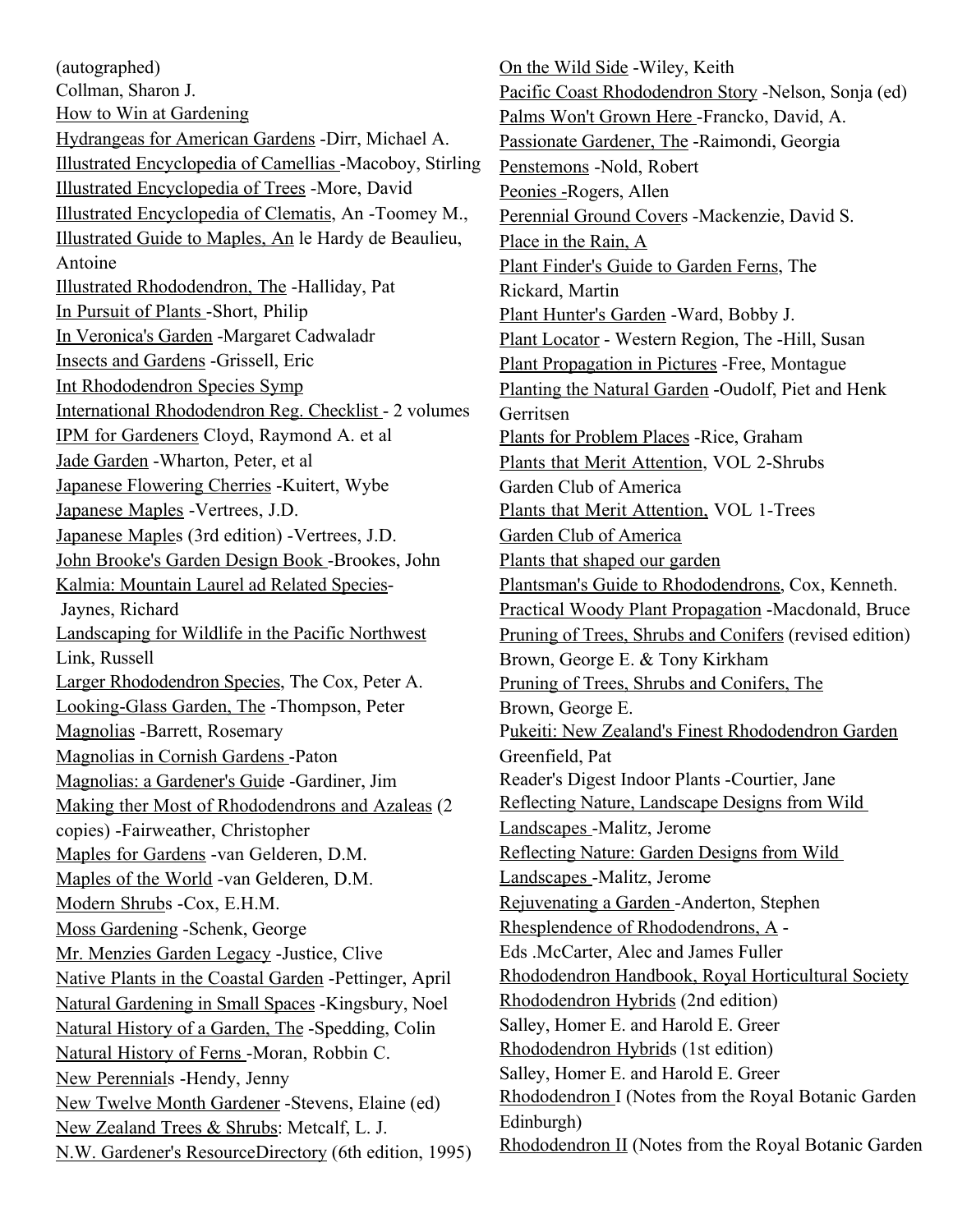Edinburgh) Rhododendron Leaf, The -Cowan, J.M. Rhododendron Portraits -van Gelderen, D.M. & J.R.P. van Hoey Smith Rhododendron Species Vol. 1 2006 (5 copies) Rhododendron Species Foundation Rhododendron Species, The: vo1 3 ELEPIDOTES Davidian, H. H. Rhododendron Species, The: vol 1 LEPIDOTES Davidian, H.H. Rhododendron Species, The: vol 2 ELEPIDOTES Davidian, H. H. Rhododendron Species, The: vol 4 Davidian, H. H. Rhododendron Story, The: 200 years of plant hunting & garden cultivation Royal Horticultural Society Rhododendron Test Garden American Rhododendron Society Rhododendron Varieties and Location Within B.C. (3rd edition) -Wright, Harry Rhododendrons -Hawthorne, Lin Rhododendrons (Wisley Handbook) -Cox, Peter A. Rhododendrons & Azaleas: A Colour Guide -Cox K., Rhododendrons and Azaleas -Bryant, Geoff Rhododendrons and Azaleas -Kessel, Mervyn Rhododendrons and Azaleas for your Garden Fairweather, Christopher Rhododendrons in America -van Veen, Ted Rhododendrons in Horticulture and Science -Argent G., Rhododendrons in the Landscape -Nelson, Sonja Rhododendrons of China, Volume 2 -Feng, Guomei Rhododendrons of China, Volume 3 -Feng, Guomei (ed) Rhododendrons of Subgenus Vireya -Argent, George Rhododendrons of the World -Leach, David Rhododendrons of Yunnan -Feng, Guomei Rhododendrons on the Western Shore (3 copies) McCarter, Alec (ed) Rhododendrons with Camellia and Magnolias: 1998 Yk Royal Horticultural Society Rhododendrons: A Care Manual -Cox, Kenneth Rothschild Rhododendrons, The Phillips, C.E. Lucas & P. Barber Santa Barbara's Trees: a guide to their location, growth, habits and use -Beittel, Will Shade - Planting Solutions for Shady Gardens Wiley, K.

Shade Gardening (2 copies) Ortho Books Sichuan Rhododendron of China -Wenpei, Fang (ed) Sikkim-Himalayan Rhododendrons -Pradhan, Udai C. Smaller Rhododendrons, The -Cox, Peter A. Special Plants -Taylor, Jane Success with Rhododendrons and Azaleas -Reiley H.Ed. Success with Rhododendrons and Azaleas revised ( 2 ) Survey of Rhododendron Leaf Diseases in Greater Victoria etc -Vaartnou, Herman & Brian Saunders Tales of the Rose Tree -Brown, Jane Timber Press Pocket Guide to Grasses -Darke, Rick Time-tested Plants -Harper, Pamela J. Trees and Shrubs for Pacific Northwest Gardens Grant, John A. Trees and Shrubs for Temperate Climates (3rd edition) Courtright, Gordon Trillium -Case, Frederick W. Tulip, The (autographed) -Pavord, Anna Twelve Month Gardener, The: A West Coast Guide Stevens, Elaine UBC Guide to Gardening in British Columbia UBC: A Portrait -U.B.C. Urban Sanctuaries -Anderton, Stephen Variegated Plants -Condor, Susan Victoria Rhododendron Society Handbook Viryeas -Kenyon, John VRS Picnic Photos, June 11, 2006 Photos: M & J Massa Water Features for Small Gardens -Davitt, Keith Well-Tended Perennial Gardens Di Sabato-Aust, Tracy Winter-Flowering Shrubs -Buffin, Michael Wisterias -Valder, Peter World of Magnolias, The -Callaway, Dorothy J. Year in Trees, The -Tripp, Kim E. Yunnan China (VRS Nov 2005 program) - McMillian, Bill What a wonderful library!! Editor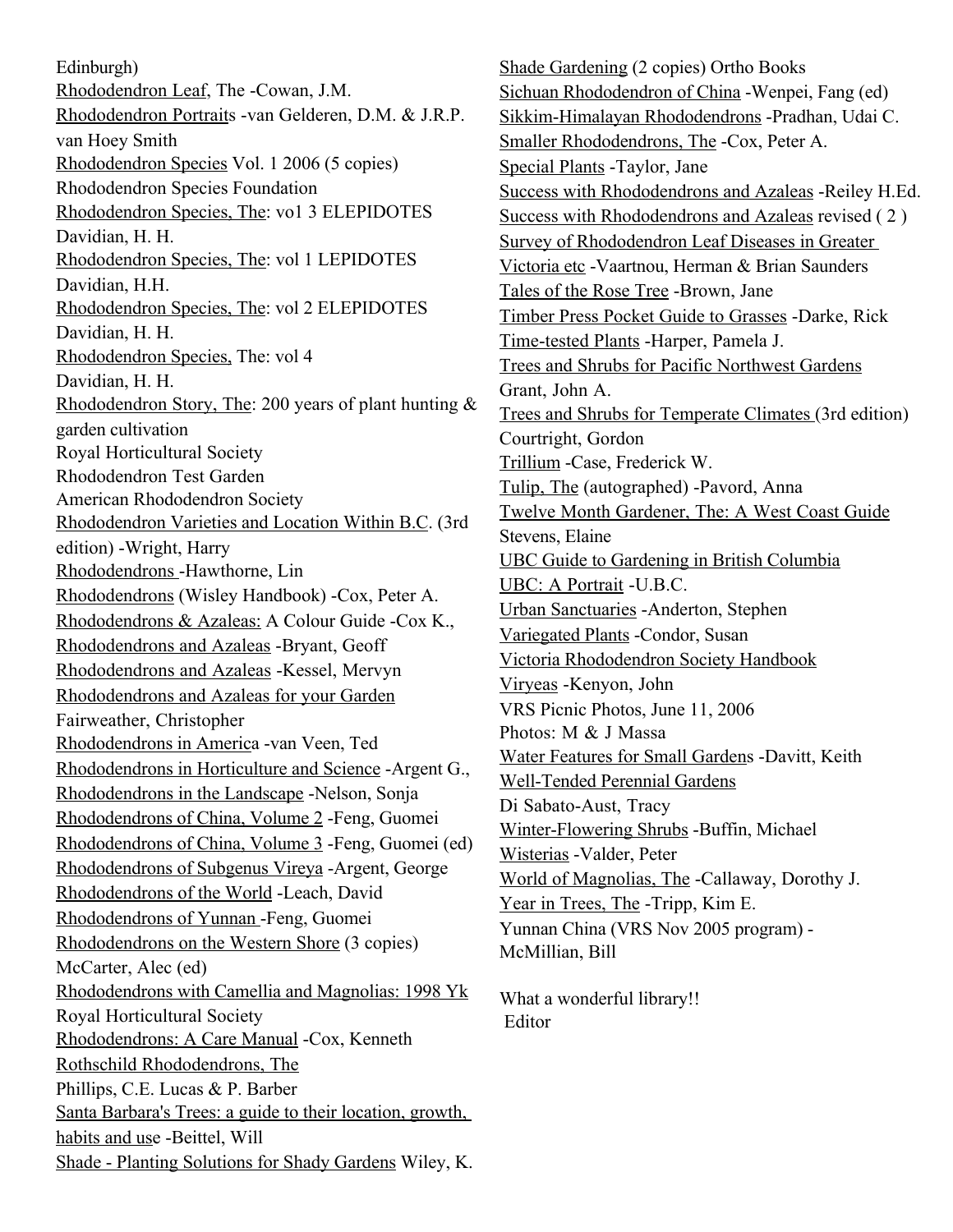

**R. macrophyllum photo Bill McMillan**

**Sets of six rhododendron photo cards will be for sale in November in time for Christmas . This will be the first of several sets so if you have some gorgeous closeups which you would like used, please submit them to mdeweese@shaw.ca**

#### **Abkhazi Fall Garden Lectures**

#### **Oct. 24th** Wednesday, 7:30pm at Abkhazi Garden Title: **Ed Lohbrunner: A plantsman's Eye Influences the Gardens of Victoria**.

As part of the Abkhazi Fall Lecture series Rex Murfitt will talk about Ed Lohbrunner.

Rex has worked with some of the most famous names in alpine gardening. When he came to Victoria he formed a strong friendship with the remarkable plantsman Ed Lohbrunner. Rex will talk about their shared love of plants and Ed's influence on gardening in our city with anecdotes about this most influential gardener.

Tickets are \$8. Please call to reserve as space is limited. 598-8096,

To view the complete lecture series check www.conservancy.bc.ca/events.asp

**Oct. 25th** Thursday, 7:30pm, St. Ann's Academy

### Title: **Garden Beauty – Plants, Scenes and Combinations**.

Pamela Harper will give the Elizabeth England Memorial Lecture, an annual event sponsored by the Victoria Horticultural Society's Hardy Plant Group. Pam is an

internationally recognized garden writer and photographer whose books include 'Colour Echoes' and 'Time Tested Plants: 30 years in a Four Season Garden'. With her stunning photographs and drawing on a lifetime of gardening experience she will show us how to create memorable garden combinations in our own gardens.

Tickets are \$10 and will be available at all Dig This locations, Better Gnomes and Gardens and at the Cadboro Bay Book Company.

### **Rhododendron Species Workshops at UBC**

There seems to be a lot of interest in the Rhododendron Species Workshops at UBC next spring and Doug Justice and I have been able to put together all the registration details sooner than we expected. As a result, we've moved the target dates forward 2 months and there's no reason why we can't start registration in October.

Attached is the registration form which you are free to print and distribute, or publish in your newsletter, beginning October 1st. However, you might want to save a page of newsletter space by simply referring people to the District 1 website where they can download and print a copy for themselves, as of the first week in October. The address is: **www.rhodos.ca** There will be a link on the home page that directs people to the registration form.

Because of space limitations at UBC, there are only 25 seats available for the workshops and these will be allocated on a first-come-first-serve basis with priority given to rhododendron club members who have paid for all 4 sessions. **Please encourage your members to register early.**

Completed registration forms, with payment, are to be mailed to me. All the instructions are on the bottom of the form. Detailed information about the workshops is contained in the email I sent to you in August and is continually available on the District 1 website. Feel free to re-publish reminders from that page in your newsletter between now and December. Ron Knight

District 1 Director